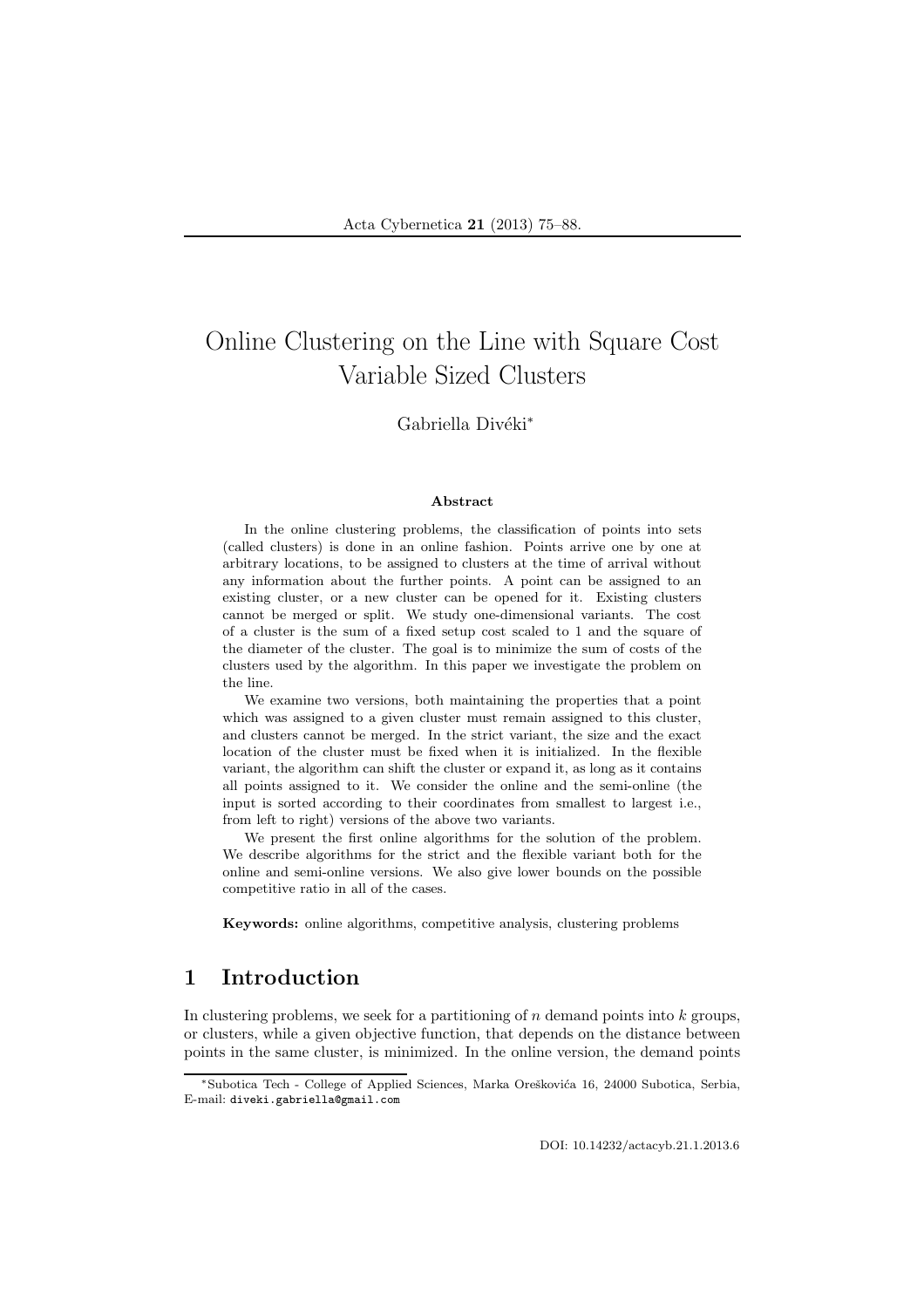are presented to the clustering algorithm one by one. The online clustering algorithm maintains a set of clusters, where a cluster is identified by its name and the set of points already assigned to it. Each point must be assigned to a cluster at the time of arrival; the chosen cluster becomes fixed at this time. The clusters cannot be merged or split.

Usually, the quality of an online algorithm is measured by competitive analysis. An online algorithm for a minimization problem is C-competitive if the algorithm cost is never more than C times the optimal offline cost. (For a good introduction to competitive analysis, see [3, 11, 17].) In the case of clustering problems, the costs are based on the number of clusters and their properties, and they depend on the exact specification of the problem.

In this paper we consider the 1-dimensional variant of the 2-dimensional online clustering with variable sized clusters problem which is presented in [22]. In our model points of the 1-dimensional Euclidean space arrive one by one. After the arrival of a point we have to assign it to an existing cluster or to define a new cluster for it without any information about the further points. The clusters are intervals, the cost of each cluster is the sum of the constant setup cost scaled to 1 and the square of the length of the interval. The goal is to minimize the total cost of the clusters.

We consider two variants, both having property that a point assigned to a given cluster must remain in this cluster, and clusters cannot be merged. In the strict variant, the size and the location of the cluster must be fixed when it is initialized. In the flexible variant, the algorithm can shift the cluster or expand it, as long as it contains all the points assigned to it.

In [6] the one-dimensional variant of our problem is examined (with linear cost), where there is no restriction on the length of a cluster, and the cost of a cluster is the sum of a fixed setup cost and its diameter. Both the strict and the flexible model have been investigated and an intermediate model, where the diameter is fixed in advance but the exact location can be modified is also studied. In [6], tight bounds are given on the competitive ratio of any online algorithm belonging to any of these variants. Tight bounds are given of  $1 + \sqrt{2} \approx 2.414$  on the competitive ratio for the online problem in the strict model, and tight bounds of 2 in the semi-online version. In the intermediate model, the results of the previous model were extended and it is shown that the same bounds are tight for it as well. Using the flexible model, the best competitive ratio dropped to  $\Phi = \frac{1+\sqrt{5}}{2} \approx 1.618$ . The semi-online version of this model is solved optimally using a trivial algorithm which is discussed as well in [6].

Several results are known on online clustering with fixed unit sized clusters. A study of online partitioning of points into clusters was presented by Charikar et al.  $[5]$ . The problem is called online unit covering. A set of n points needs to be covered by balls of unit radius, and the goal is to minimize the number of balls used. The authors designed an algorithm with competitive ratio  $O(2^d d \log d)$  and gave a lower bound of  $\Omega(\log d/\log \log \log d)$  on the competitive ratio of deterministic online algorithms in d dimensions. This problem is strictly online: the points arrive one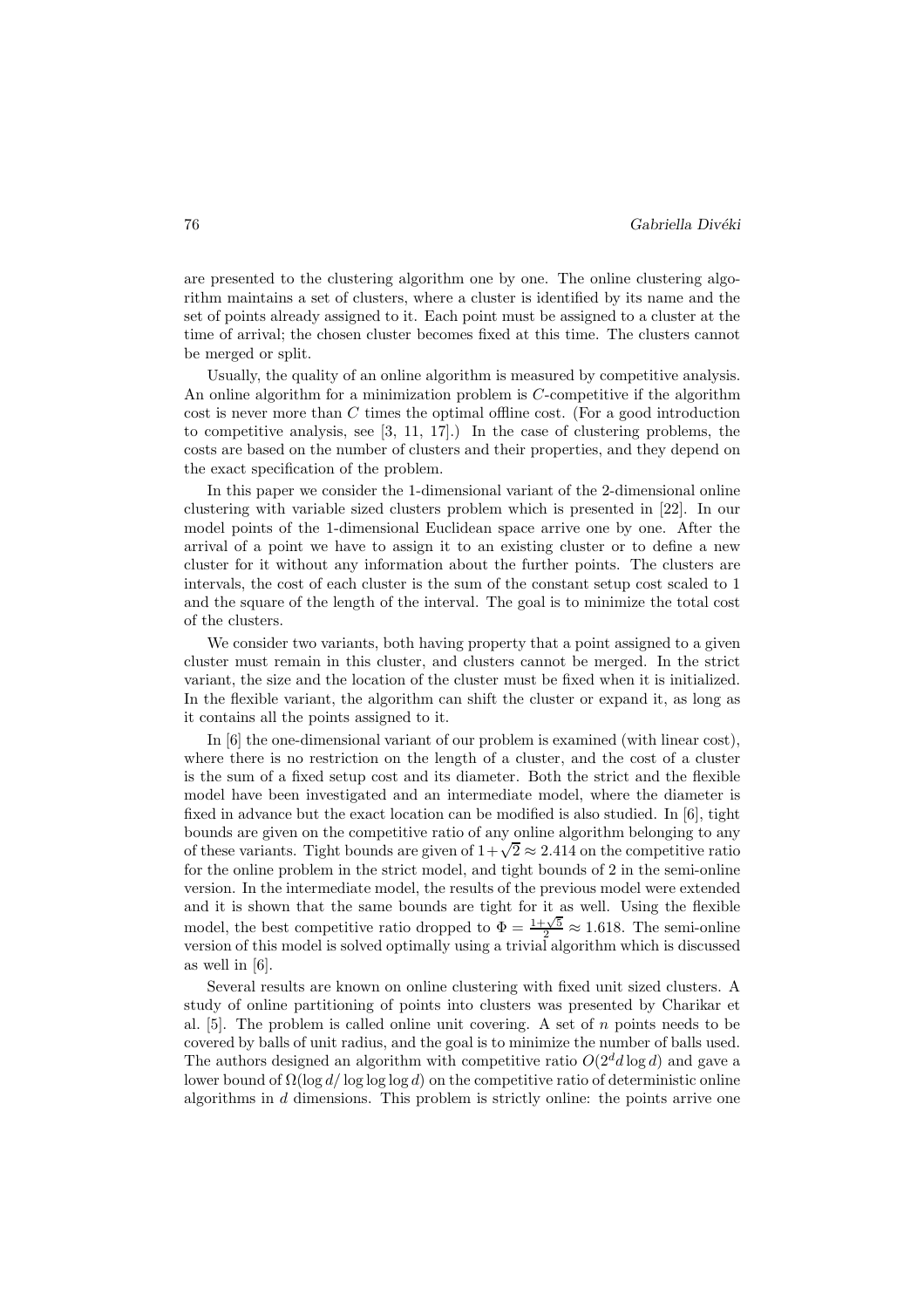by one, each point has to be assigned to a ball upon arrival, and if it is assigned to a new ball, the exact location of this ball is fixed at this time. The tight bounds on the competitive ratio for  $d = 1$  and  $d = 2$  are 2 and 4, respectively.

Chan and Zarrabi-Zadeh [4] introduced the unit clustering problem. Here the input and goals are identical to those of unit covering, but the model of online computation is different. This is an online problem as well, but it is more flexible in the sense that the online algorithm is not required to fix the exact position of each ball at the first time the ball is "used". The set of points which is assigned to a ball (cluster) can always be covered by that ball and the ball can be shifted if necessary. The goal is still to minimize the total number of balls used. Unit covering and unit clustering are the same problem when observing in an offline fashion, and the problem is solvable in polynomial time for  $d = 1$ . In the online model an algorithm for the unit clustering problem has more flexibility because of the optional shifting of a cluster. In [4], the authors showed that standard approaches lead to algorithms of competitive ratio 2 (some of which are valid for unit covering). The lower bound of 2 for unit covering in one dimension is valid even for randomized algorithms. A non-trivial randomized algorithm was presented: a  $\frac{15}{8}$ -competitive algorithm; also in [21] an  $\frac{11}{6}$ -competitive randomized algorithm. In [10] an improved deterministic algorithm was given (with competitive ratio  $\frac{7}{4}$ ) and in  $[8]$  an algorithm of competitive ratio  $\frac{5}{3}$ . Currently the best known lower bound is  $\frac{8}{5}$  (see [10]).

In [4, 8, 10, 21] the two-dimensional problem is considered using the  $\ell_{\infty}$  norm instead of the  $\ell_2$  norm. Thus, "balls" are squares or cubes. The one-dimensional algorithms are used as building blocks in most results in the mentioned papers. This problem has a higher competitive ratio than the one-dimensional case (the best known lower bound is  $\frac{13}{6}$  - see [8]). Other variants of the one-dimensional online unit clustering problem were studied in [9].

Our problem is also related to online facility location [7, 12, 13, 14, 15, 19], where the input is a sequence of points and the algorithm has to partition them into clusters and it has to assign a facility to each cluster. On the other hand in facility location the cost of the cluster differs: it is the sum a fixed setup cost and the service cost which is the total distance of the points from a facility assigned to the cluster. In some of the online facility location models it is allowed to merge clusters or to re-assign points.

Our results: We present the first online algorithms for the solution of the problem. We present algorithms for the strict and the flexible variant both for the online and semi-online versions. In this paper, when we refer to a semi-online algorithm we mean an online algorithm for restricted set of inputs in which the points arrive one by one when they are sorted according to their coordinates from smallest to largest (i.e., from left to right).We also give lower bounds on the possible competitive ratio in all of the cases.

We analyze algorithms and give their competitive ratio. We prove that the  $GRID<sub>a</sub>$  algorithm is 3-competitive in the strict model if we use appropriate size for the cells for the grid. We present the algorithm  $SOSM_a$  for the semi-online strict model and prove that it has competitive ratio 2 if the size of the cells are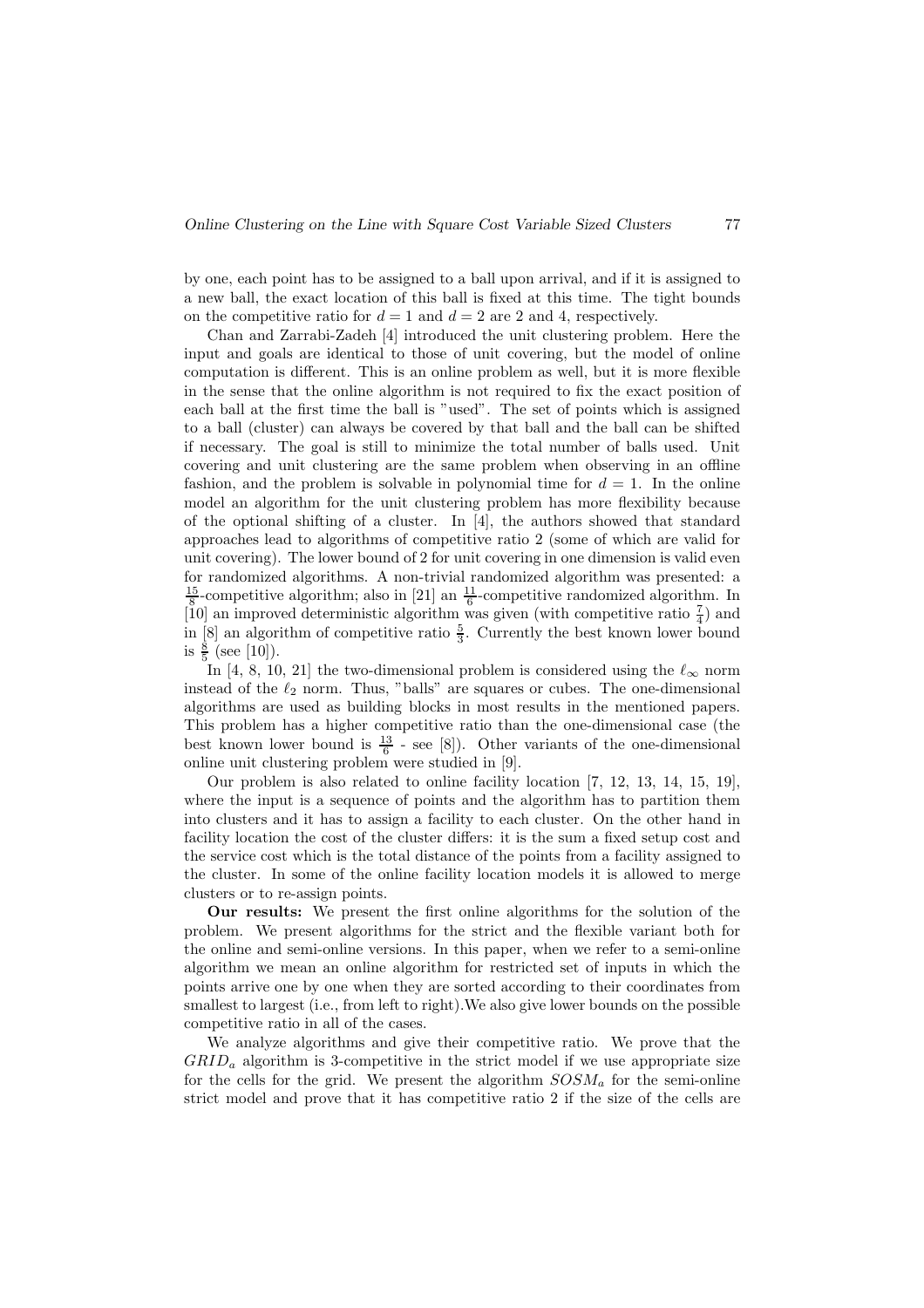within appropriate bounds. We also give lower bounds in the strict model for both variants: 2.2208 for the online and 1.6481 for the semi-online variant.

We extend the algorithm to the flexible model and we prove that it is 2 competitive if we use appropriate size for the cells. In this model we show that no online algorithm can have smaller competitive ratio than 1.2993. Also, we give the lower bound for the semi-online flexible model: 1.1991144.

In the rest of the paper for an algorithm A and input I we use  $A(I)$  to denote the cost of  $A$  on input  $I$ .

## 2 The offline problem

As far as we know the offline clustering with this objective function have not been studied yet. Many papers are published on the offline version where the number of clusters is a given constant  $k$ . Usually the cost is the sum of the diameters (see [16] and its references for details) but there are also some results on the models where it depends on the powers of the diameters (see [2]), and even for general cost functions (see [18]). All of these problems are NP-hard. If the number of clusters is not fixed and the cost depends on the diameters then the problem is polynomially solvable for trees see [20] and it has not been studied for more general metric spaces yet.

Lemma 1. The offline problem can be solved optimally by the dynamic programming algorithm DP using the algorithm for the variation of the k-median problem.

This is an interesting transition: our offline clustering problem on the line with linear objective function can be solved with a simple greedy algorithm with  $O(n \cdot$  $logn)$  time complexity (see [6]), the problem on the line with squared cost can be solved by a standard  $O(n^3)$  time dynamic programming algorithm. On the other hand the 2-dimensional case seems to be much harder, we conjecture that it is NP-hard.

The input is n request points  $(x_1, ..., x_n)$ . The dynamic programming algorithm is shown in Algorithm 1.

Algorithm 1 Algorithm DP

- The request points are sorted by their coordinates in ascending order.
- Define the subproblem  $F(i, r)$   $(i \geq r)$ : the first i request points are divided into r clusters. Then the optimal cost of the clustering problem is  $min<sub>r</sub>(F(n,r) + r).$
- The values of  $F(i, r)$  can be calculated by the following recursions.

 $F(i, 1) = (x_i - x_1)^2$  $F(i,r) = min_{j=r}^{i} \{ F(j-1,r-1) + (x_i - x_j)^2 \}$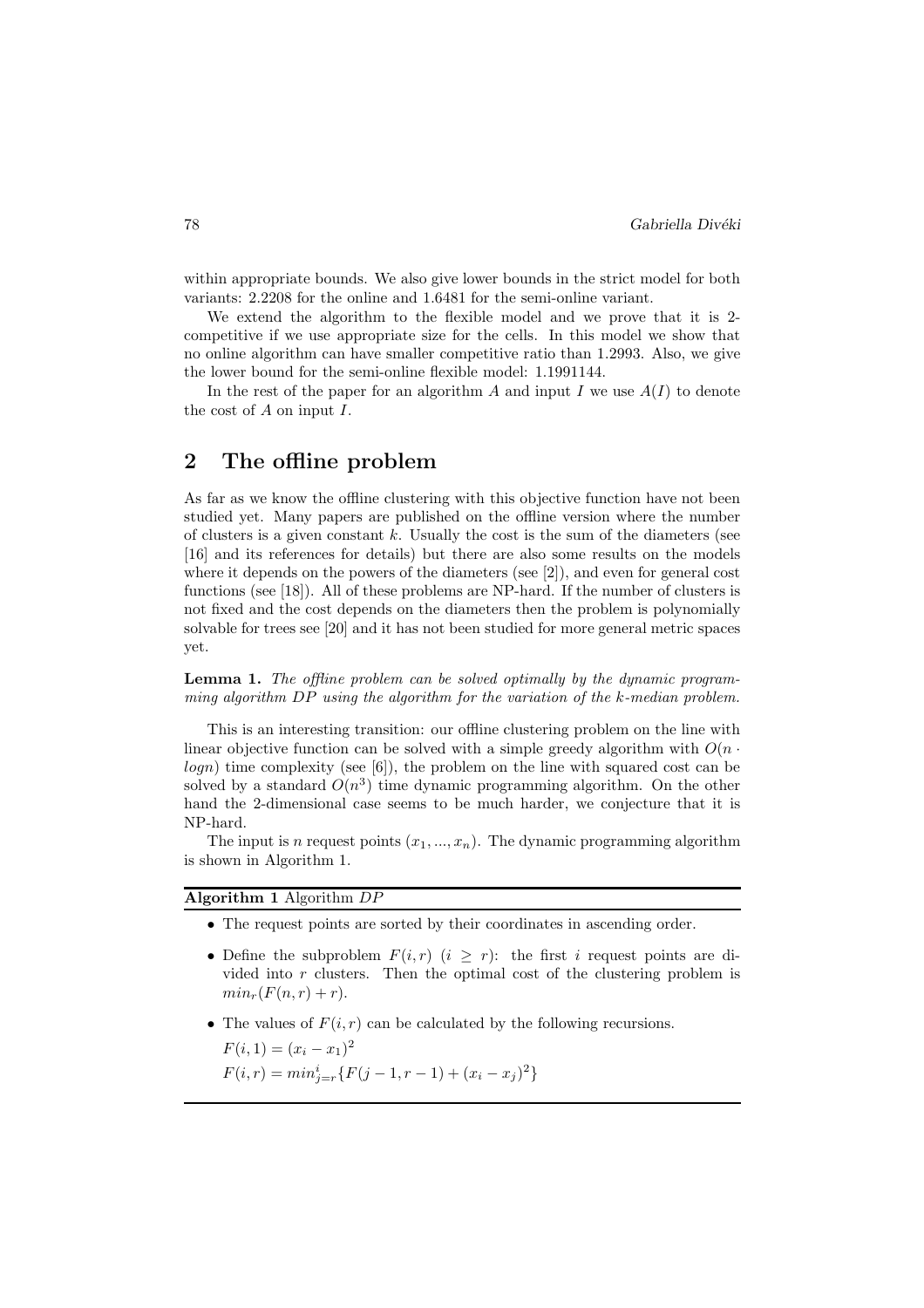The dynamic programming algorithm correctly calculates because if the last cluster is  $[x_j, x_i]$  then we have to assign the first  $j-1$  request points into  $r-1$ clusters optimally.

Based on these steps of the dynamic programming algorithm a 2-dimensional array can be filled sorted by the second dimension  $r$  in ascending order. Then one can get the optimal solution from this table. As the algorithm DP fills an  $n \times n$ table and an element of the table can be computed in  $O(n)$  steps, therefore the time complexity of algorithm  $DP$  is  $O(n^3)$ .

# 3 The strict model

#### 3.1 The online problem

The *GRID* algorithm which uses a grid in the 1-dimensional space is defined in [9] for the problem of unit covering with rejection. In [22] the  $GRID<sub>a</sub>$  algorithm was investigated in 2 dimensions for the strict model; we consider its special 1 dimensional case and also the analysis is similar.

Algorithm  $GRID<sub>a</sub>$  works as follows. Upon arrival of the first point in the interval  $I_k = (ka, (k+1)a]$  for every integer  $-\infty < k < \infty$ , a new cluster is opened in the interval  $[ka,(k+1)a]$  and all future points in this interval are assigned to this cluster. The competitive ratio of  $GRID<sub>a</sub>$  is determined by the following theorem.

**Theorem 1.** The competitive ratio of algorithm  $GRID<sub>a</sub>$  is

$$
\max\{F(\lfloor -2 + \sqrt{4 + \frac{1}{a^2}} \rfloor), F(\lceil -2 + \sqrt{4 + \frac{1}{a^2}} \rceil), 2 + 2a^2\}
$$

where  $F(k) = \frac{(k+2)(1+a^2)}{1+k^2a^2}$ ,  $k \ge 1$ .

Proof. Consider an arbitrary sequence and an optimal solution for it, denoted by OPT. We investigate the clusters of OPT separately. Consider an arbitrary cluster. Let  $r$  denote the length of this cluster.



Figure 1: The optimal cluster intersects at most  $k + 2$  clusters from the grid

Suppose first that  $k \cdot a < r \leq (k+1) \cdot a$  for an integer  $k \geq 1$ . Then this optimal cluster intersects at most  $k + 2$  clusters from the grid (see Figure 1). Therefore, if we consider only the requests of this optimal cluster then  $GRID<sub>a</sub>$  has at most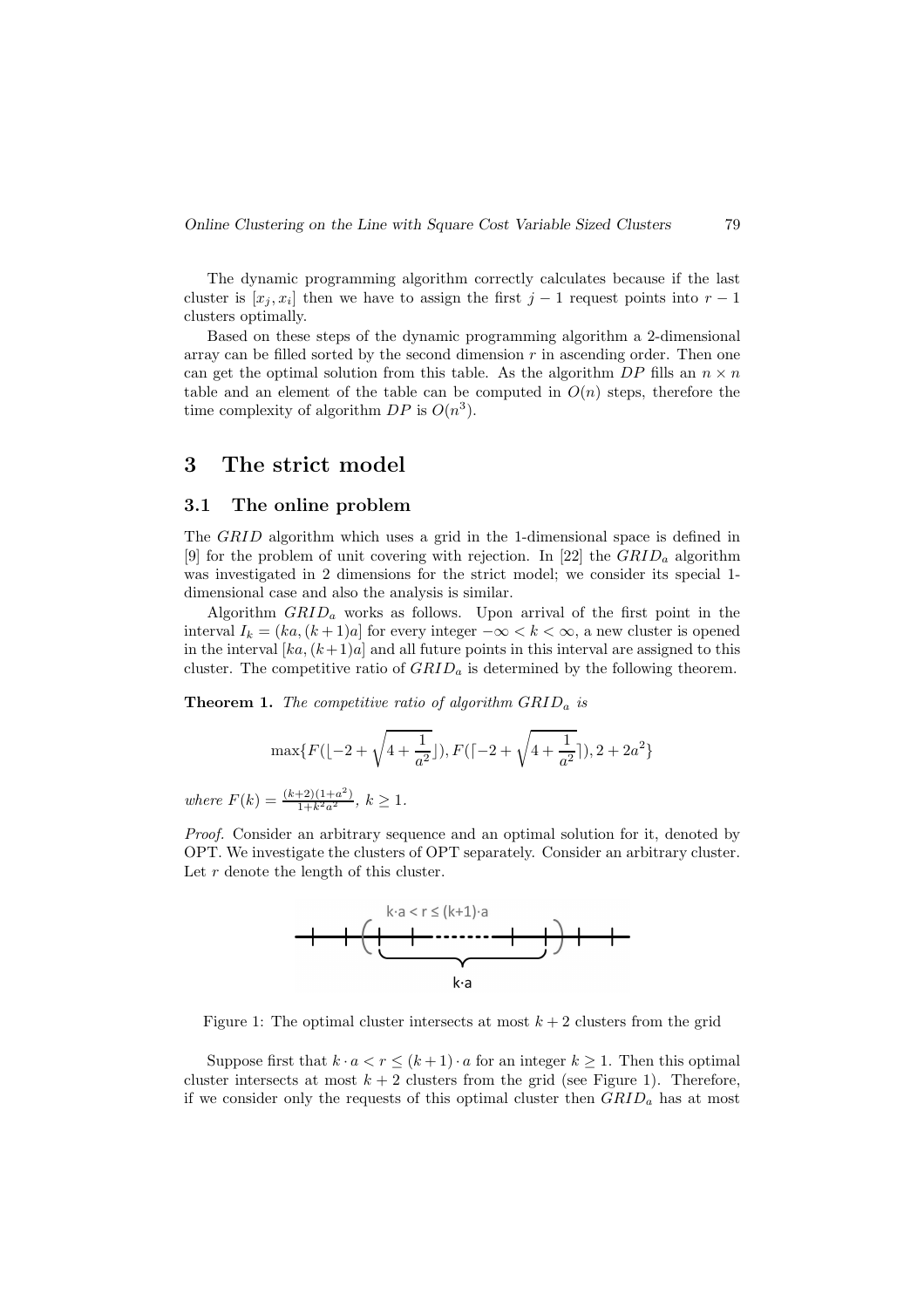$(1 + a<sup>2</sup>)(k + 2)$  cost. Thus the competitive ratio on this subsequence is at most  $(1+a^2)(k+2)$  $\frac{a^2(k+2)}{r^2+1} < \frac{(1+a^2)(k+2)}{k^2a^2+1} = F(k)$ . The derivative of this function is

$$
F'(k) = \frac{(1+a^2) \cdot (1 - 4ka^2 - k^2a^2)}{(1 + k^2a^2)^2}.
$$

 $F'(k)$  is 0 at  $k^* = -2 + \sqrt{4 + \frac{1}{a^2}}$ . The second derivative of  $F(k)$  is  $F''(k) = \frac{2 \cdot (1+a^2) \cdot a^2 \cdot (k^3 a^2 - 3k + 6k^2 a^2 - 2)}{(12 \cdot 3 + 1)^3}$  $(k^2a^2+1)^3$ 

while  $F''(k^*) < 0$  for every a. Therefore  $F'(k)$  is positive before  $k^*$ , and it is negative after  $k^*$ . This yields that  $F(k)$  has maximum at  $k^*$ . We have to consider the positive integers, so the maximum is attained either at  $k = \lfloor -2 + \sqrt{4 + \frac{1}{a^2}} \rfloor$  or at  $k = \lceil -2 + \sqrt{4 + \frac{1}{a^2}} \rceil$ .

Now suppose that  $r \leq a$ . Then the cluster intersects at most 2 clusters from the grid. Therefore, considering the requests of this cluster  $GRID_a$  has at most  $2 \cdot (1 + a^2)$  cost. Thus the competitive ratio on this subsequence is at most  $(2 + a^2)$  $\frac{2a^2}{1 + r^2} \leq 2 + 2a^2.$ 

Now we prove that the analysis is tight. Consider an arbitrary a and let  $\varepsilon$  be a small positive number. If the request sequence consists of the points  $-\varepsilon$  and  $\varepsilon$ then the optimal solution uses only one cluster and has cost  $1 + (2\varepsilon)^2$  while the algorithm uses two clusters and has cost  $2(1+a^2)$ . Since  $\varepsilon$  can be arbitrarily small we obtain that the competitive ratio is not smaller than  $2 + 2a^2$ .



Figure 2: The interval with endpoints  $-\varepsilon$  and  $ka + \varepsilon$ 

Now suppose that all the points are requested in the interval with endpoints  $-\varepsilon$ and  $ka + \varepsilon$  (see Figure 2). If we use only one cluster then the cost is  $1 + (ka + 2\varepsilon)^2$ .  $GRID<sub>a</sub>$  uses  $k+2$  cells, thus its cost is  $(1+a<sup>2</sup>)(k+2)$ . This yields that a lower bound on the ratio of the cost of  $GRID<sub>a</sub>$  and the optimal cost tends to  $F(k)$  as  $\varepsilon$  tends to 0. Therefore we obtained that the competitive ratio of  $GRID_a$  is not smaller than  $F(k)$  for any positive k, and this shows the tightness of our analysis. 口

**Corollary 1.** The smallest competitive ratio of  $GRID_a$  is obtained if  $\frac{1}{2\sqrt{2}} \le a \le$ √ 1  $\frac{1}{2}$ , then the competitive ratio of the algorithm is 3.

*Proof.* First observe that  $F(k) = 3$  for  $k = 1$  for each value of the parameter a. If  $\frac{1}{k} < a < \frac{1}{k}$  then  $F(k) < 3$  for all integers  $k > 1$  and also  $2(1 + a^2) < 3$  thus  $\frac{1}{2\sqrt{2}} \leq a \leq \frac{1}{\sqrt{2}}$  $\frac{1}{2}$  then  $F(k) \leq 3$  for all integers  $k > 1$  and also  $2(1 + a^2) \leq 3$ , thus the algorithm is 3-competitive. If  $a > \frac{1}{\sqrt{2}}$  $\frac{1}{2}$  then  $2(1+a^2) > 3$ . If  $a < \frac{1}{2\sqrt{2}}$  then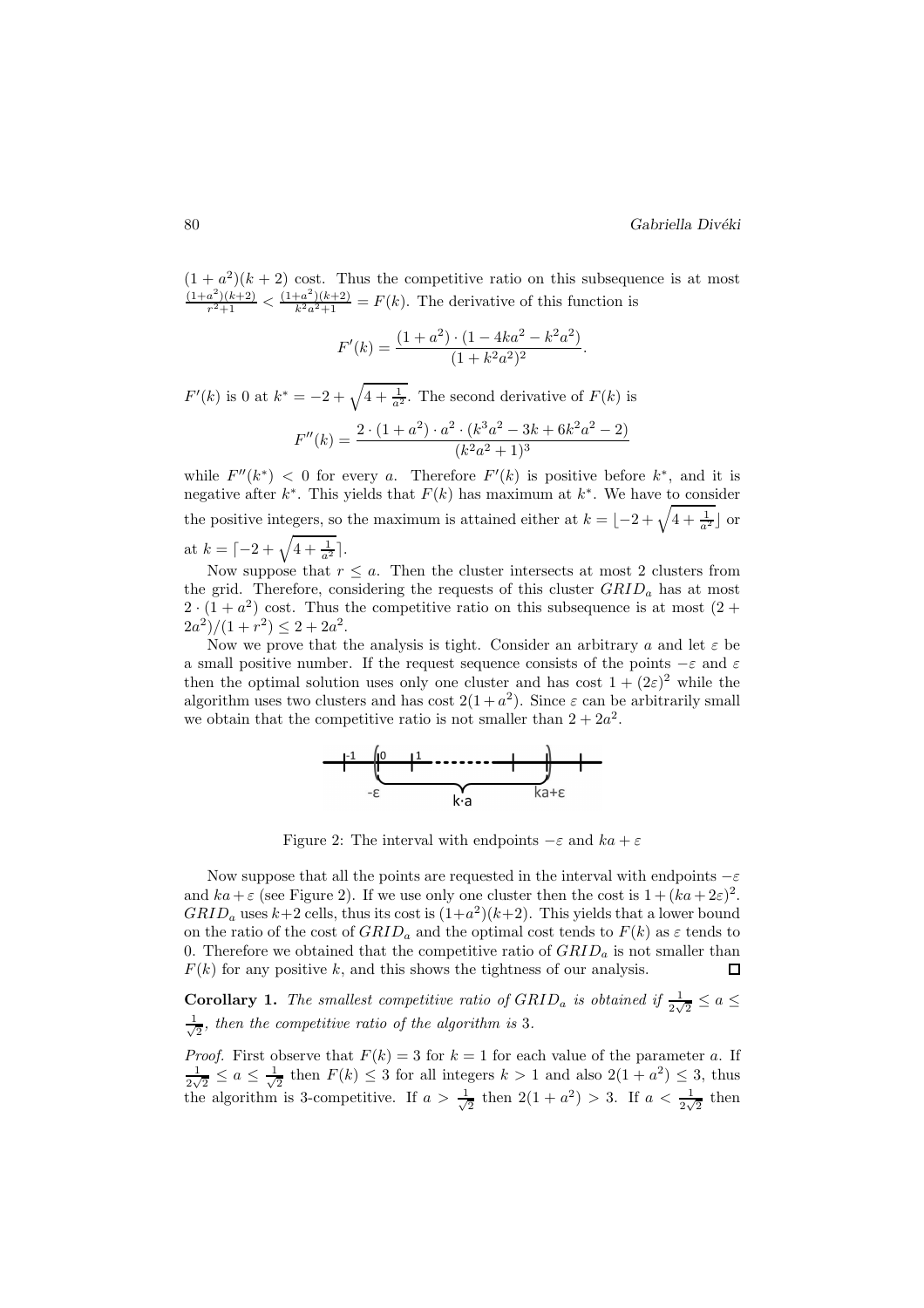$F(2) > 3$ , therefore if  $a \notin \left[\frac{1}{2\sqrt{2}}\right]$  $\frac{1}{2\sqrt{2}}, \frac{1}{\sqrt{2}}$  $\frac{1}{2}$  then the competitive ratio of  $GRID_a$  is larger than 3.

Remark 1. The competitive ratio of any online algorithm for the strict model is at least 2.2208. The proof of this lower bound in [22] (where the 2-dimensional variant of this problem is studied) uses one dimension so it also applies in our case.

#### 3.2 The semi-online strict model

In the semi-online model the points arrive in ascending order. A possible algorithm to solve this problem is  $SOSM_a$ .

#### Algorithm 2 Algorithm  $SOSM_a$

- 1. Let  $p$  be the new point.
- 2. If the algorithm has a cluster which contains  $p$ , then assign  $p$  to that cluster.
- 3. Else, open a new cluster  $[p, p + a]$  and assign p to the new cluster.

**Theorem 2.** The competitive ratio of algorithm  $SOSM_a$  is

$$
\max\{F(\lfloor -1+\sqrt{1+\frac{1}{a^2}}\rfloor), F(\lceil -1+\sqrt{1+\frac{1}{a^2}}\rceil), 1+a^2\}
$$

where  $F(k) = \frac{(k+1)(1+a^2)}{1+k^2a^2}$ ,  $k \ge 1$ .

Proof. Consider and arbitrary sequence and an optimal solution for it, denoted by OPT. We investigate the clusters of OPT separately. Consider an arbitrary cluster. Let  $r$  denote the length of this cluster.

Suppose first that  $k \cdot a < r \leq (k+1) \cdot a$  for an integer  $k \geq 1$ . Then this optimal cluster intersects at most  $k+2$  clusters (see Figure 1). We have to consider only the clusters which left endpoint is bigger than or equal to the left endpoint of this optimal cluster. The eventual other cluster which is hanging into this optimal cluster is considered with the optimal cluster on the left. Therefore, if we consider only these clusters then  $SOSM_a$  has at most  $(1+a^2)(k+1)$  cost. Thus the competitive ratio on this subsequence is at most  $\frac{(1+a^2)(k+1)}{r^2+1}$  $\frac{a^2(k+1)}{r^2+1} < \frac{(1+a^2)(k+1)}{k^2a^2+1} = F(k)$ . The derivative of this function is

$$
F'(k) = \frac{(1+a^2) \cdot (1 - 2ka^2 - k^2a^2)}{(1 + k^2a^2)^2}.
$$

 $F'(k)$  is 0 at  $k^* = -1 + \sqrt{1 + \frac{1}{a^2}}$ . The second derivative of  $F(k)$  is

 $\Box$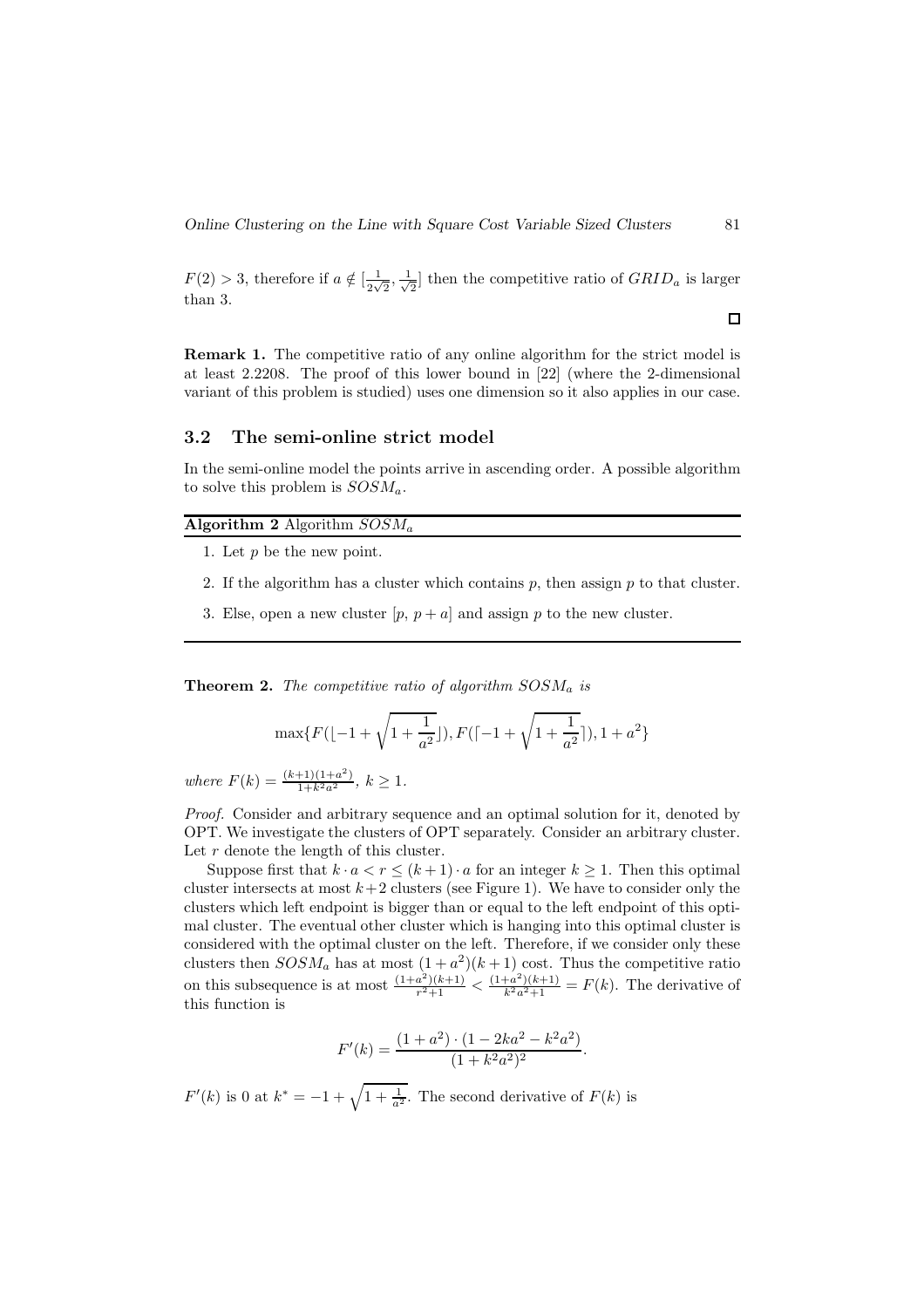$$
F''(k) = \frac{2 \cdot (1 + a^2) \cdot a^2 \cdot (k^3 a^2 - 3k + 3k^2 a^2 - 1)}{(k^2 a^2 + 1)^3}
$$

while  $F''(k^*)$  < 0 for every a (the calculations have been made in MATLAB). This yields that  $F(k)$  has maximum at  $k^*$ . We have to consider the positive integers, so the maximum is attained at  $k = \lfloor -1 + \sqrt{1 + \frac{1}{a^2}} \rfloor$  or at  $k = \lceil -1 + \sqrt{1 + \frac{1}{a^2}} \rceil$ .

Now suppose that  $r \le a$ . Then the cluster intersects at most 2  $SOSM_a$  clusters, but we have to consider only the cluster which left endpoint is bigger than or equal to the left endpoint of this optimal cluster. Therefore, considering the requests of this cluster  $SOSM_a$  has at most  $1 + a^2$  cost. Thus the competitive ratio on this subsequence is at most  $(1 + a^2)/(1 + r^2) \le 1 + a^2$ .

Now we prove that the analysis is tight. Consider an arbitrary a and let  $\varepsilon$  be a small positive number. If the request sequence consists of one point then the optimal solution has cost 1 and the algorithm uses one cluster and has cost  $1 + a^2$ . We obtain that the competitive ratio is not smaller than  $1 + a^2$ .

Now suppose that all the points are requested in the interval with endpoints  $-\varepsilon$  and  $ka + \varepsilon$ . If we use only one cluster then the cost is  $1 + (ka + 2\varepsilon)^2$ .  $SOSM_a$ uses  $k+1$  cells, thus its cost is  $(1+a^2)(k+1)$ . This yields that a lower bound on the ratio of the cost of  $SOSM_a$  and the optimal cost tends to  $F(k)$  as  $\varepsilon$  tends to 0. Therefore we obtained that the competitive ratio of  $SOSM_a$  is not smaller than  $F(k)$  for any positive k, and this shows the tightness of our analysis.  $\Box$ 

**Corollary 2.** The smallest competitive ratio of  $SOSM_a$  is obtained if  $\frac{1}{\sqrt{2}}$  $\frac{1}{5} \leq a \leq 1$ , then the competitive ratio of the algorithm is 2.

*Proof:* First observe that  $F(k) = 2$  for  $k = 1$  for each value of the parameter a. If  $\frac{1}{\sqrt{2}}$  $\frac{1}{5} \le a \le 1$  then  $F(k) \le 2$  for all integers  $k > 1$  and also  $1 + a^2 \le 2$ , thus the algorithm is 2-competitive. If  $a > 1$  then  $1 + a^2 > 2$ . If  $a < \frac{1}{\sqrt{2}}$  $\frac{1}{5}$  then  $F(2) > 2$ , Therefore if  $a \notin [\frac{1}{\sqrt{2}}]$  $\frac{1}{5}$ , 1] then the competitive ratio of  $SOSM_a$  is larger than 2.

Theorem 3. The competitive ratio of any semi-online algorithm for the strict model is at least 1.6481.

*Proof.* Let the first request point be  $p_1 = 0$  and let  $a_1$  be the length of the cluster which is opened by the algorithm. Let the second request point be  $p_2 = a_1 + \varepsilon$ . Then the online algorithm opens a new cluster with length  $a_2 \geq 0$ .

- If  $a_1 + \varepsilon \leq 0.83035$  then
	- if  $a_2 \leq 0.30817$  then another request point arrives:  $p_3 = a_1 + a_2 + 2\varepsilon$ .

$$
\frac{A(I)}{OPT(I)} \ge \frac{3 + a_1^2 + a_2^2 + a_3^2}{1 + (a_1 + a_2 + 2\varepsilon)^2} \to \frac{3 + a_1^2 + a_2^2 + a_3^2}{1 + (a_1 + a_2)^2} \ge \frac{3 + a_1^2 + a_2^2}{1 + (a_1 + a_2)^2}
$$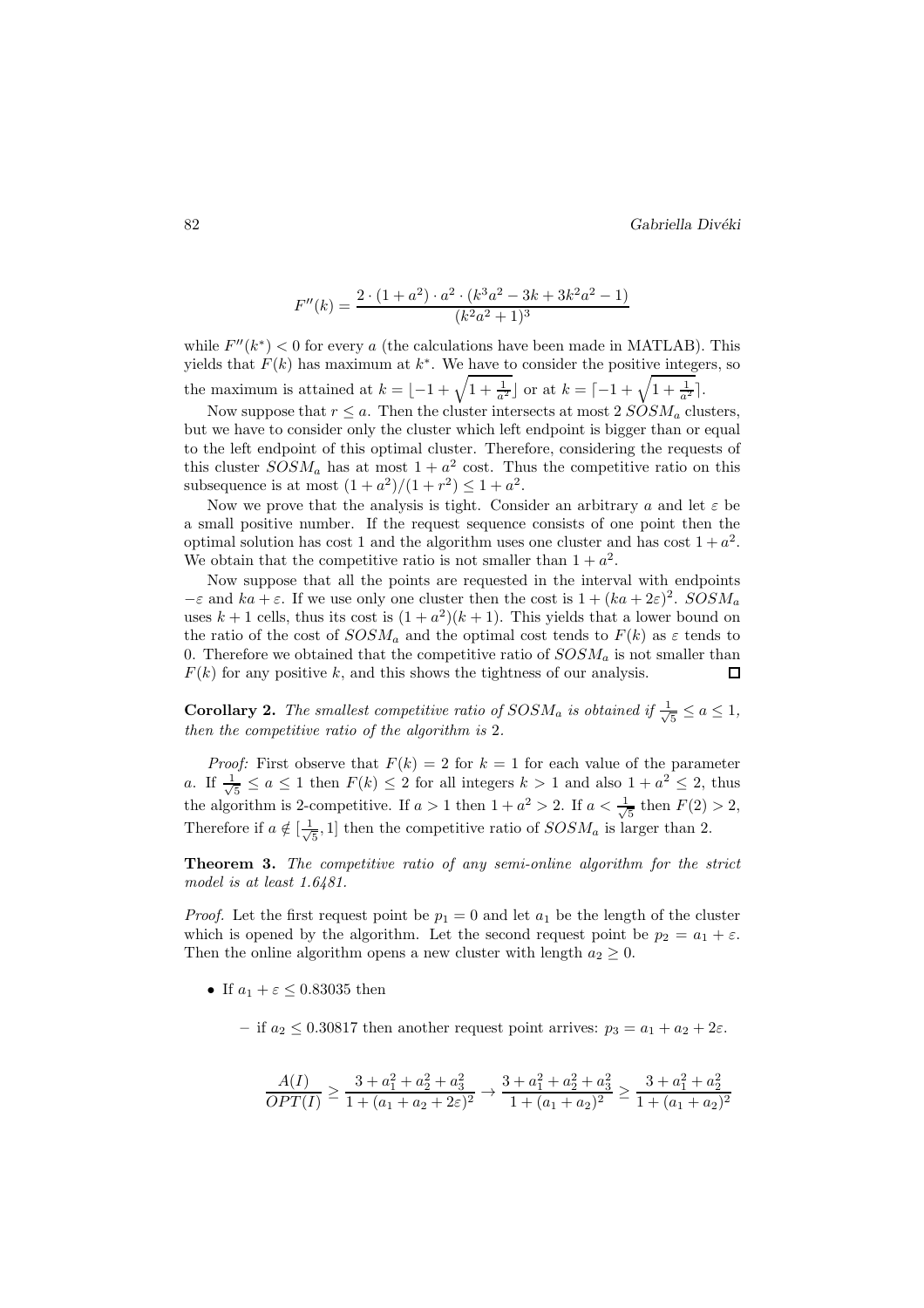$$
\geq \frac{3 + 0.83035^2 + 0.30817^2}{1 + (0.83035 + 0.30817)^2} > 1.6481
$$

The inequality is valid because the ratio is decreasing both in  $a_1$  and  $a_2$ ;  $\varepsilon \to 0$ ,  $a_1 \le 0.83035$ ,  $0 \le a_2 \le 0.30817$  and  $a_3 \ge 0$ .

– if  $a_2 > 0.30817$  then the request sequence stops and we have:

$$
\frac{A(I)}{OPT(I)} \ge \frac{2 + a_1^2 + a_2^2}{1 + (a_1 + \varepsilon)^2} \to \frac{2 + a_1^2 + a_2^2}{1 + a_1^2}
$$

$$
\ge \frac{2 + 0.83035^2 + 0.30817^2}{1 + 0.83035^2} > 1.6481
$$

The inequality is valid because the ratio is decreasing both in  $a_1$  and  $a_2$ ;  $\varepsilon \to 0$ ,  $a_1 \le 0.83035$  and  $a_2 > 0.30817$ .

- If  $a_1 + \varepsilon > 0.83035$  then
	- if  $a_2 \le 0.77894$  then another request point arrives:  $p_3 = a_1 + a_2 + 2\varepsilon$ . The optimal solution may use 2 clusters  $([p_1, p_1]$  and  $[p_2, p_3]$  and the estimation follows:

$$
\frac{A(I)}{OPT(I)} \ge \frac{3 + a_1^2 + a_2^2 + a_3^2}{2 + (a_2 + \varepsilon)^2} \to \frac{3 + a_1^2 + a_2^2 + a_3^2}{2 + a_2^2}
$$

$$
\ge \frac{3 + a_1^2 + a_2^2}{2 + a_2^2} \ge \frac{3 + 0.83035^2 + 0.77894^2}{2 + 0.77894^2} > 1.6481
$$

The inequality is valid because the ratio is decreasing both in  $a_1$  and  $a_2$ ;  $\varepsilon \to 0$ ,  $a_1 \le 0.83035$ ,  $0 \le a_2 \le 0.77894$  and  $a_3 \ge 0$ .

– if  $a_2 > 0.77894$  then the request sequence stops. The optimal solution may use 2 clusters  $([p_1, p_1]$  and  $[p_2, p_2]$ ) and we have:

$$
\frac{A(I)}{OPT(I)} \ge \frac{2 + a_1^2 + a_2^2}{2} \ge \frac{2 + 0.83035^2 + 0.77894^2}{2} > 1.6481
$$

The inequality is valid because the ratio is decreasing both in  $a_1$  and  $a_2$ ;  $a_1 \leq 0.83035$  and  $a_2 > 0.77894.$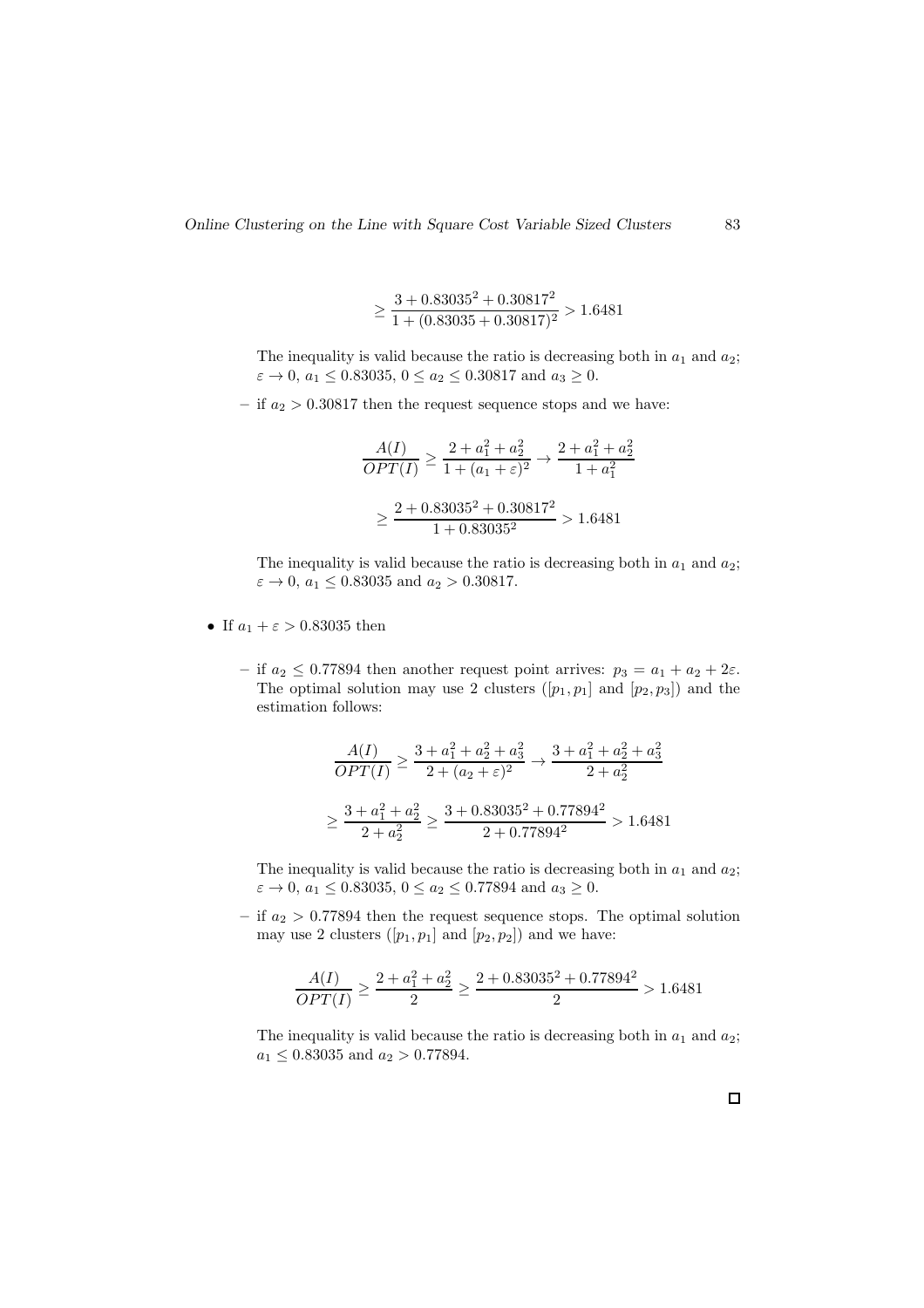### 4 The flexible model

#### 4.1 The online problem

In the case of 1 dimension with the linear cost the ECC (extend closed cluster) algorithm (see [6]) has competitive ratio  $\frac{1+\sqrt{5}}{2} \approx 1.618$ . In [22] it is extended to 2-dimensions and it is shown that the extended algorithm ECC is not constant competitive. If we consider the 1-dimension variant with the square cost we obtain that it is neither constant competitive. The proof of that claim is the same as in [22]. As the proof shows an algorithm should limit the size of the clusters. The following extension of the  $GRID<sub>a</sub>$  algorithm satisfies this property.

#### Algorithm 3 Algorithm  $FGRID<sub>a</sub>$

- 1. Let p be the new point.
- 2. If the algorithm has a cluster whose current associated interval contains  $p$ , then assign  $p$  to that cluster, and do not modify the associated interval of the cluster.
- 3. Else, consider the cell from the grid which contains p.
	- a) If this cell does not have a cluster, then open a new cluster and assign  $p$  to the new cluster. In this case the current cluster consists of a single point p.
	- b) Otherwise, extend the cluster contained in the interval to cover p.

**Theorem 4.** The competitive ratio of algorithm  $FGRID_a$  is 2 if  $\frac{1}{\sqrt{a}}$  $\frac{1}{5} \leq a \leq 1.$ 

Proof. Consider an arbitrary sequence and an optimal solution for it, denoted by OPT. We investigate the clusters of  $OPT$  separately. Consider an arbitrary cluster. Let  $r$  denote the length of the side of this cluster.

Suppose that  $k \cdot a < r \leq (k+1) \cdot a$  for an integer  $k \geq 1$ . Then the optimal cluster intersects at most  $k+2$  cells of the grid. The cells which are not at endpoints of the optimal cluster might be completely covered by  $FGRID_a$ . Consider now the end cells, denote by  $A_1$  and  $A_2$  the square costs of the intervals covered by the optimal cluster in these end cells and let  $A = A_1 + A_2$ . At these end cells of the optimal cluster we have two possibilities. If the cell has no intersection with other optimal clusters, then  $OPT$  and  $FGRID<sub>a</sub>$  cover the same parts of the cell. If the cell intersects at least one other optimal cluster, then it might be completely covered by  $FGRID_a$  but then its online cost is divided between at least two optimal clusters and we have to consider only the half of this cost here which is  $\frac{1}{2} \cdot (1+a^2)$ . Therefore we obtained that assigning a total cost  $2 \cdot \frac{1}{2}(1+a^2) + A$  from the online cost to these end cells we cover the full online cost by the costs assigned to the optimal clusters. Thus we assigned at most  $(1 + a^2) \cdot k + 2 \cdot \frac{1}{2}(1 + a^2) + A = (k + 1)(1 + a^2) + A$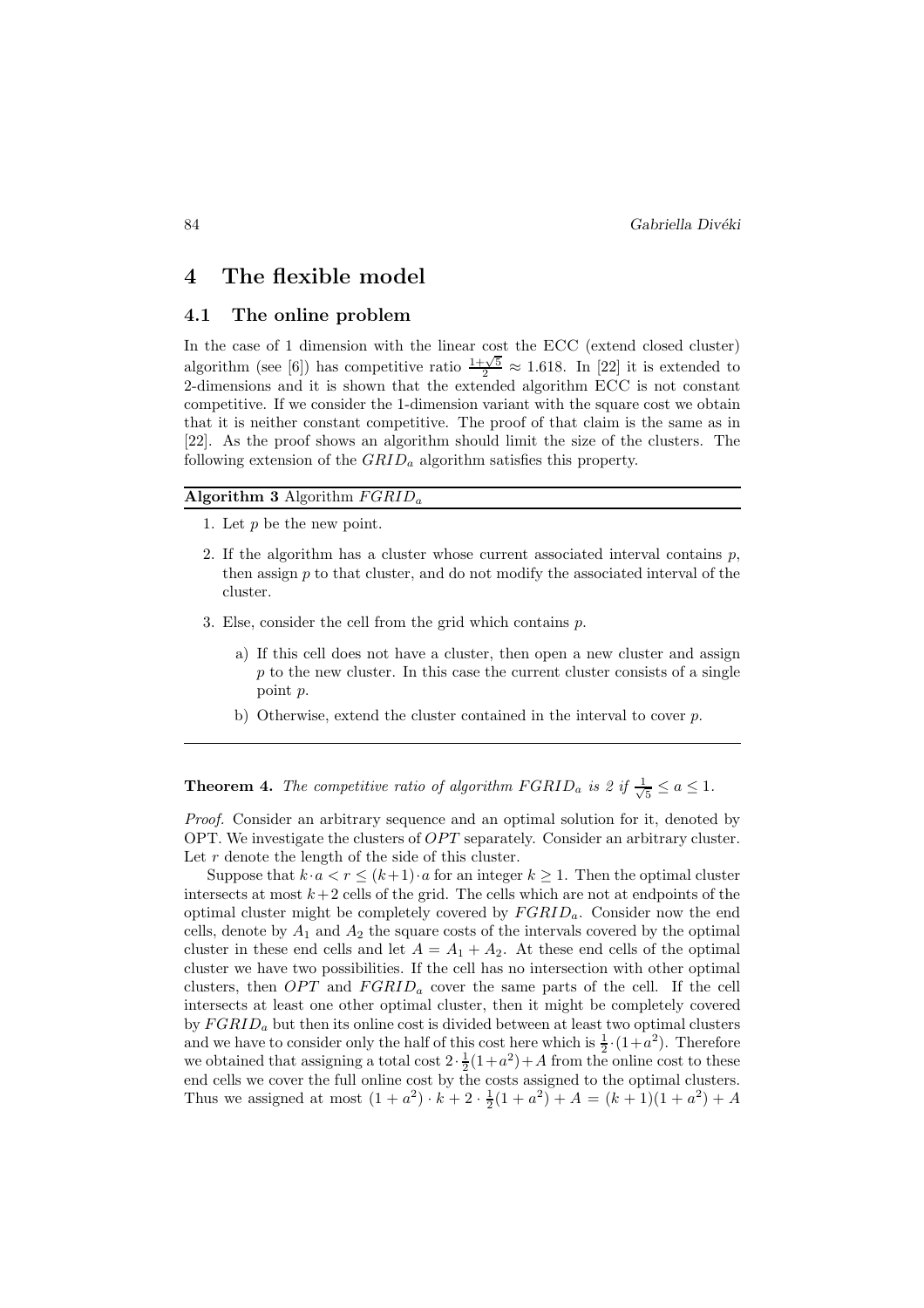cost from  $FGRID_a(I)$  to this optimal cluster. The cost of the optimal cluster is at least  $1 + k^2 a^2 + A$ . If we consider the ratio of these costs we obtain that it is

$$
\frac{(k+1)(1+a^2)+A}{k^2a^2+1+A} \le \frac{(k+1)(1+a^2)}{k^2a^2+1}
$$

.

If  $k = 1$  then this ratio is 2 for each a. For  $k > 1$  and  $a > 1$  this ratio is smaller than 2.

Now suppose that  $r < a$ . Then the optimal cluster intersects at most 2 cells from the grid. At these cells again we have two possibilities. If the cell has no intersection with other optimal clusters, then  $OPT$  and  $FGRID<sub>a</sub>$  cover the same parts of the cell. If the cell intersects at least one other optimal cluster, then it might be completely covered by  $FGRID_a$  but then its cost is divided between at least two optimal clusters and we have to consider only the half of this cost here which is  $\frac{1}{2}(1+a^2)$ . Therefore we obtained that assigning a total cost  $2 \cdot \frac{1}{2}(1+a^2) + r^2 =$  $1 + a^2 + r^2$  from  $FGRID_a(I)$  to this cluster we cover  $FGRID_a(I)$  by the costs assigned to the optimal clusters. The cost of the optimal cluster is at least  $1 + r^2$ . If we consider the ratio of these costs we obtain that it is

$$
\frac{1+a^2+r^2}{1+r^2} \le 1+a^2.
$$

On the other hand  $1 + a^2 \le 2$  if  $a \le 1$ .



Figure 3: The competitive ratio of  $FGRID_a$ : the n intervals with endpoints (2i −  $1)a - \varepsilon$  and  $2ia + \varepsilon$ ,  $i = 1, ..., n$ 

Now we prove the tightness. Fix an a and let  $\varepsilon > 0$  be a small positive number. Consider the input  $I_n$  where all the points in the n intervals with endpoints (2i −  $1)a - \varepsilon$  and  $2ia + \varepsilon$ ,  $i = 1, ..., n$  are requested (see Figure 3).

Then a solution can use each such interval as a cluster therefore the cost of *OPT* is at most  $n \cdot (1 + (a + \varepsilon)^2)$ . Now investigate the behavior of  $FGRID_a$ . It covers completely the grid cells with endpoints ia and  $(i + 1)a$ ,  $i = 1, ..., 2n - 1$  and with  $\varepsilon^2$  cost the 2 end cells.

Therefore we obtained that  $FGRID_a(I_n) \ge (1+a^2)(2n-1) + 2(1+\varepsilon^2)$ . The ratio  $FGRID_a(I_n)/OPT(I_n)$  tends to 2 as  $\varepsilon$  tends to 0 and n tends to  $\infty$ , thus we proved that the algorithm is not better than 2-competitive. proved that the algorithm is not better than 2-competitive.

Theorem 5. The competitive ratio of any online algorithm for the flexible model is at least 1.2993.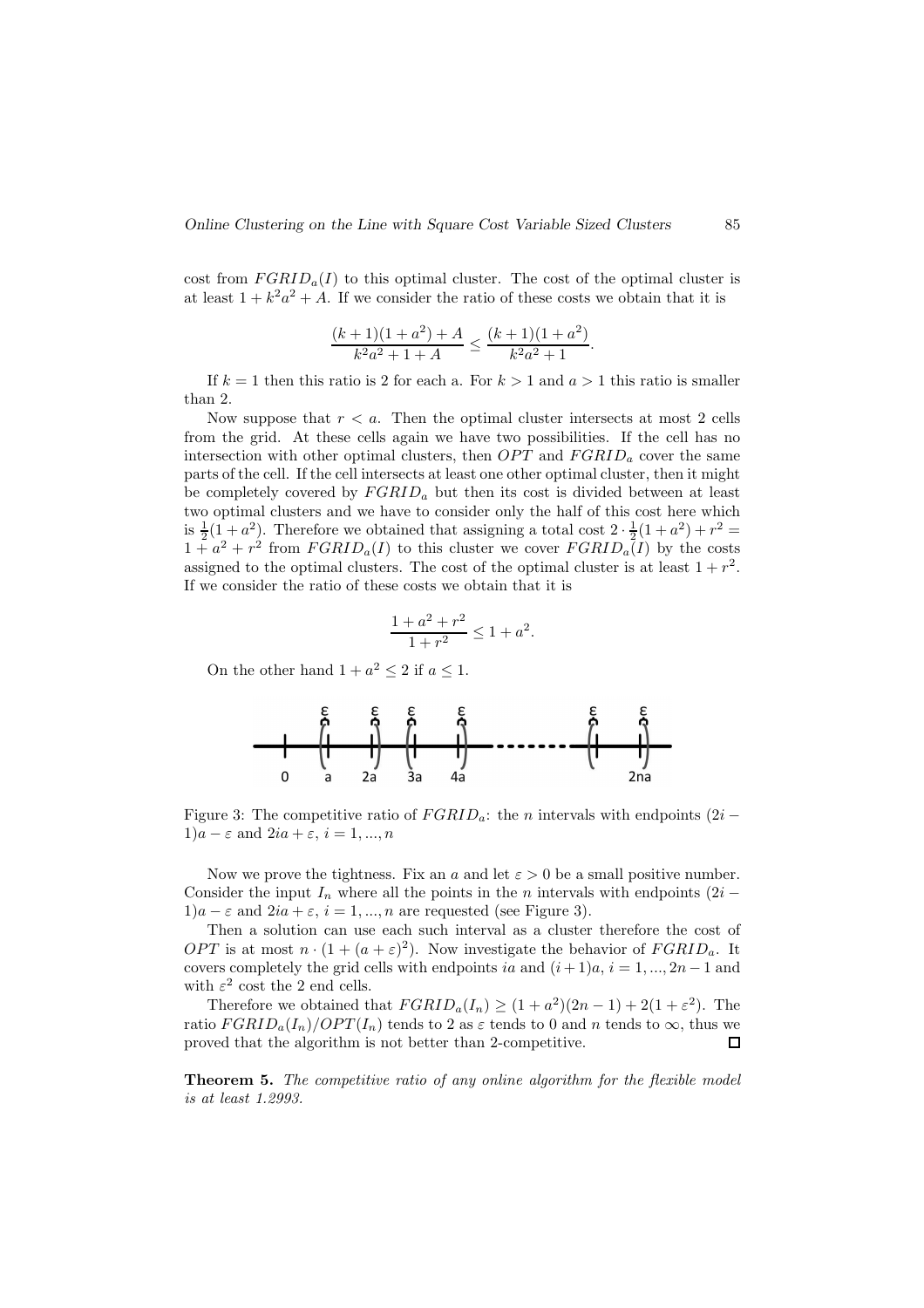Proof. Suppose that there exists an online algorithm with smaller competitive ratio than 1.2993, denote it by A. Consider the following input sequence. The first two points are  $p_1 = 0$  and  $p_2 = 0.878$ . Now distinguish the following cases.

- If A assigns these points to different clusters then three more points arrive:  $p_3 = 0.329$ ,  $p_4 = 0.439$  and  $p_5 = 0.549$ . The optimal algorithm uses only one cluster and its cost is  $1 + 0.878^2 = 1.770884$ . The cost of the online algorithm is at least  $2 + 0.329^2 + 0.439^2 = 2.300962$  (it is the case when A extends both existing clusters "inward": one to the nearest new point and the other to the second new point – see Figure 4), thus the ratio is at least  $2.300962/1.770884 > 1.2993$ , which is a contradiction.
- If A assigns the points to one cluster then two more points arrive  $p_3 = -0.355$ and  $p_4 = 1.233$ . Then the optimal algorithm uses two clusters, both of them have size 0.355, thus the optimal cost is  $2 \cdot (1 + 0.355^2) = 2.25205$ . The cost of A is at least  $2 + (0.878 + 0.355)^2 = 3.520289$ , thus the ratio is at least  $3.520289/2.25205 \approx 1.563149$ , which is a contradiction.



Figure 4: Lower bound in the flexible model: the cost of the online and offline algorithms

We obtained contradiction in both cases, thus we proved the theorem.

 $\Box$ 

#### 4.2 The semi-online flexible model

Theorem 6. The competitive ratio of any semi-online algorithm for the flexible model is at least 1.1991144.

Proof. Suppose that there exists a semi-online algorithm with smaller competitive ratio than 1.1991144, denote it by A. Let the first two request points be  $p_1 = 0$ and  $p_2 = 0.81725$ .

• If the semi-online algorithm A puts them into one cluster then another request point arrives  $p_3 = 1.29147$ . The cost of the semi-online algorithm is at least  $1 + 1.29147^2 = 2.6678947609$  (it is the case when the algorithm extends the existing cluster to the new point) while the optimal offline algorithm uses two clusters with  $p_1$  in the first and  $p_2$  and  $p_3$  in the second cluster. Its cost is  $2 + 0.47422^{2} = 2.2248846084$ , so we obtain: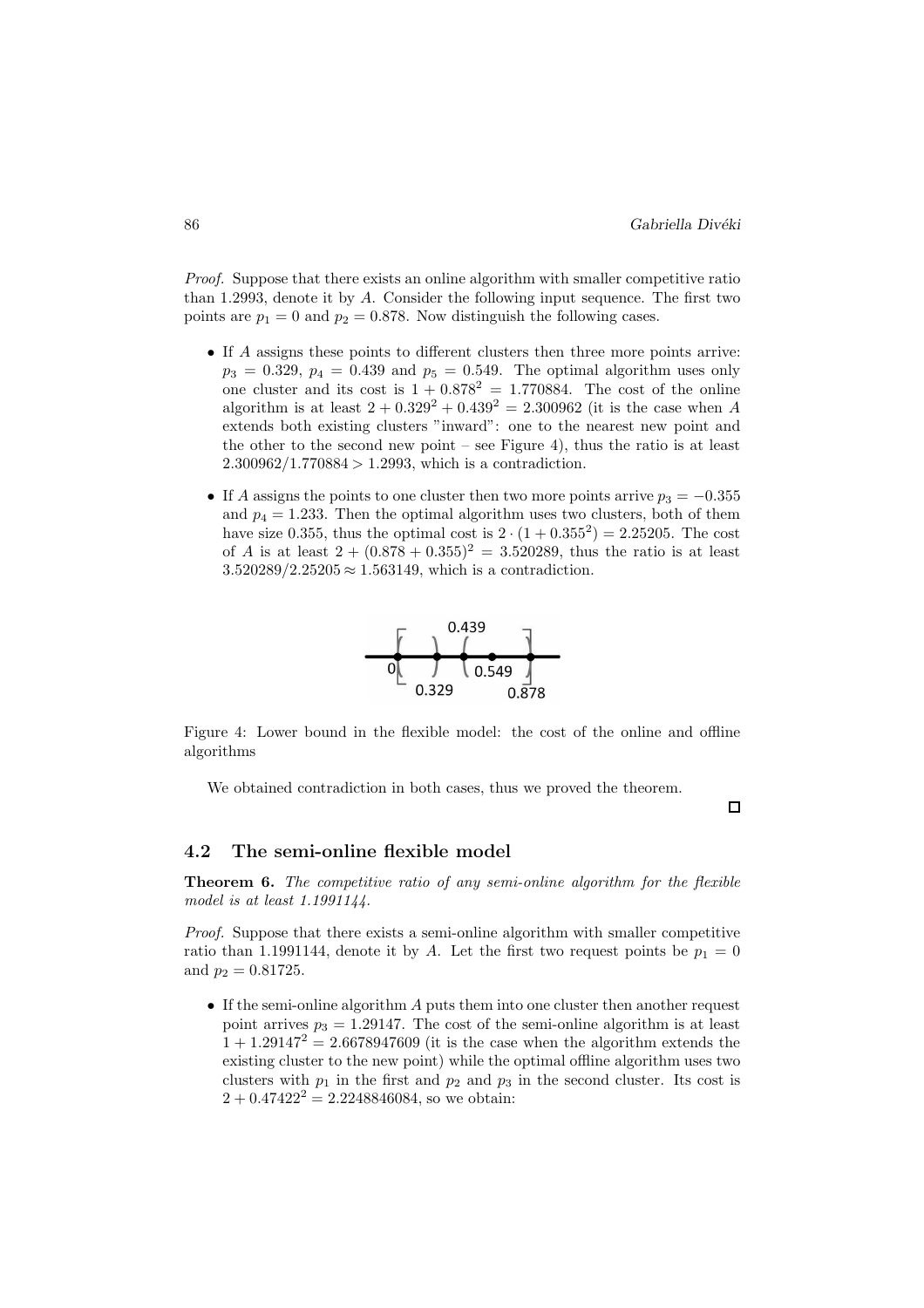$$
\frac{A(I)}{OPT(I)} \ge \frac{2.6678947609}{2.2248846084} \approx 1.199116 > 1.1991144
$$

• If the semi-online algorithm  $A$  puts  $p_1$  and  $p_2$  into two clusters, the sequence stops. The offline algorithm puts them into one cluster, so the competitive ratio is:

$$
\frac{A(I)}{OPT(I)} \ge \frac{2}{1 + 0.81725^2} \approx 1.199114409 > 1.1991144
$$

In both cases we have contradiction so the claim of the theorem holds.

 $\Box$ 

**Remark 2.** We note that a similar modification to the algorithm  $SOSM_a$  like in the online case (modification of  $GRID<sub>a</sub>$  that led to the algorithm  $FGRID<sub>a</sub>$ ) does not result in a better competitive ratio than 2 (like in the online case with algorithm  $FGRID_a$ ).

# References

.

.

- [1] Anagnostopoulos, A., Bent, R., Upfal, E., and Van Hentenryck, P. A simple and deterministic competitive algorithm for online facility location. Information and Computation, 194(2), 175–202, 2004.
- [2] Bilo, V., Caragiannis, I., Kaklamanis, C., and Kanellopoulos, P. Geometric Clustering to Minimize the Sum of Cluster Sizes. ESA '05, LNCS 3669, pp. 460–471, 2005.
- [3] Borodin, A. and El-Yaniv, R. *Online Computation and Competitive Analysis.* Cambridge University Press, 1998.
- [4] Chan, T. M. and Zarrabi-Zadeh, H. A randomized algorithm for onine unit clustering. Theory of Computing Systems, 45(3), 486–496, 2009.
- [5] Charikar, M., Chekuri, C., Feder, T., and Motwani, R. Incremental clustering and dynamic information retrieval. SIAM Journal on Computing, 33(6), 1417– 1440, 2004.
- [6] Csirik, J., Epstein, L., Imreh, Cs., and Levin, A. Online Clustering with Variable Sized Clusters. Algorithmica, DOI: 10.1007/s00453-011-9586-2, 2011
- [7] Divéki, G. and Imreh, Cs. Online facility location with facility movements. Central European Journal on Operations Research, 19(2), 191–200, 2011.